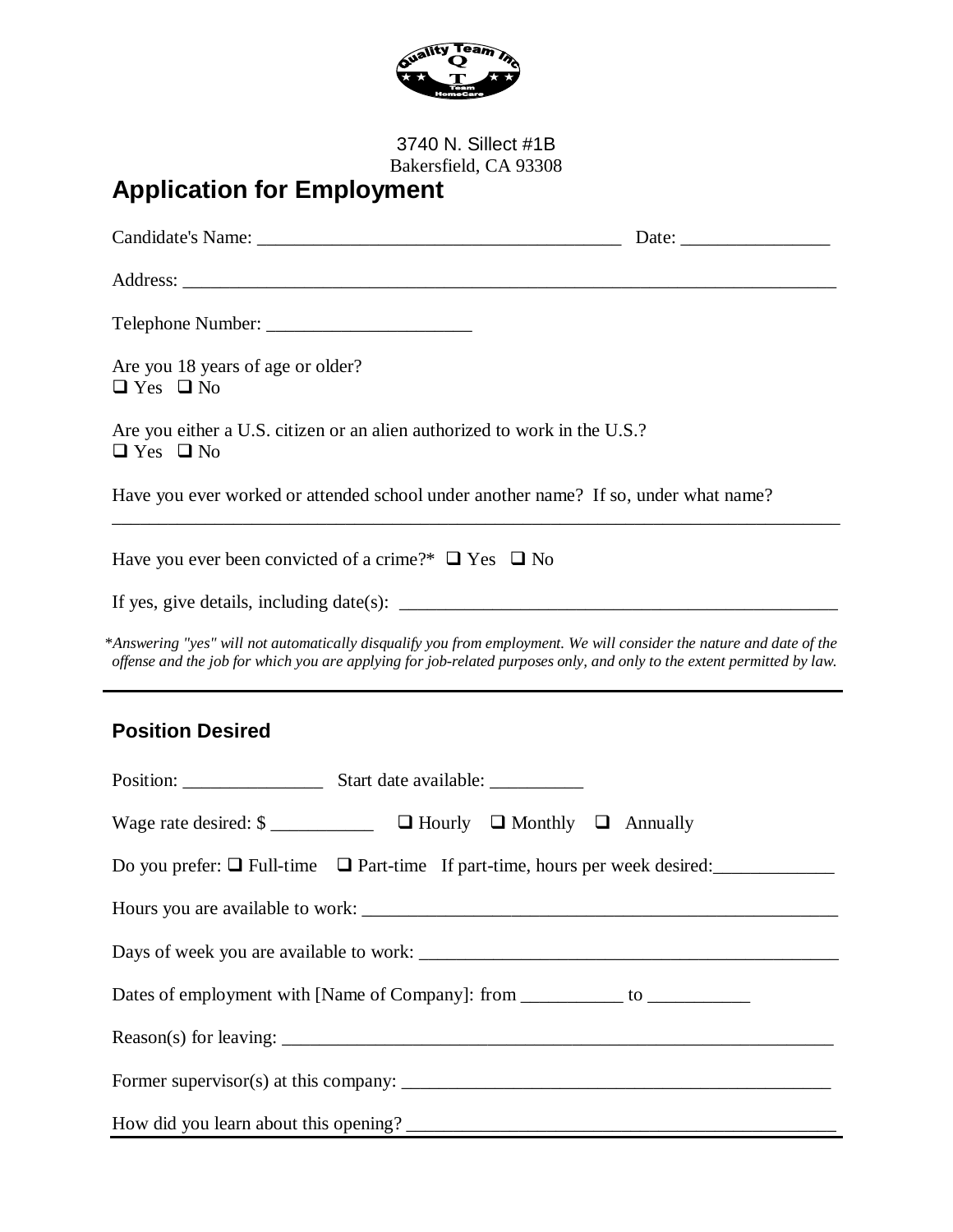## **Education**

| High School:                                 | Graduated?<br>$\Box$ Yes $\Box$ No | Course of Study: |
|----------------------------------------------|------------------------------------|------------------|
| <b>Technical School:</b>                     | Graduated?<br>$\Box$ Yes $\Box$ No | Course of Study: |
| College/University:                          | Graduated?<br>$\Box$ Yes $\Box$ No | Course of Study: |
| <b>Post-Graduate Education:</b>              | Graduated?<br>$\Box$ Yes $\Box$ No | Course of Study: |
| Other education, training or special skills: |                                    |                  |

### **Skills**

Typing speed (WPM): \_\_\_\_\_\_\_\_

|  |  | Are you experienced in using personal computers? $\Box$ Yes $\Box$ No |  |  |  | $\Box$ PC $\Box$ Mac |
|--|--|-----------------------------------------------------------------------|--|--|--|----------------------|
|--|--|-----------------------------------------------------------------------|--|--|--|----------------------|

Are you able to use [name any software programs that are required for the position, e.g., Microsoft Word or Excel]. What other programs are you capable of using?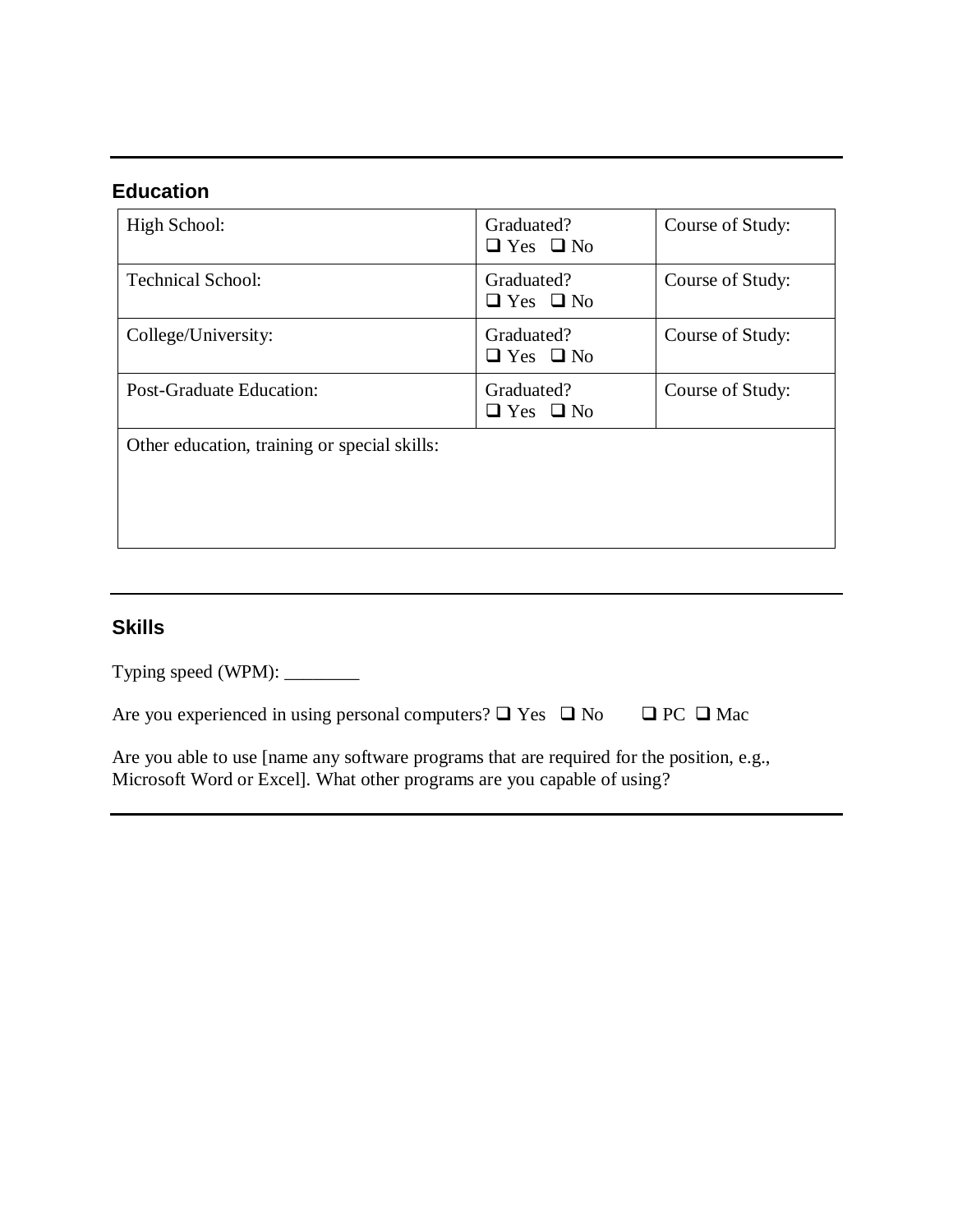# **Work Experience**

| Please list all previous employment, beginning with the most recent. If you need more room, you may attach<br>another sheet of paper. |                       |                     |                                         |  |
|---------------------------------------------------------------------------------------------------------------------------------------|-----------------------|---------------------|-----------------------------------------|--|
| Employer:                                                                                                                             |                       | Address:            |                                         |  |
| <b>To</b><br>From                                                                                                                     | <b>Position Held:</b> |                     | Reason for Leaving:                     |  |
| Supervisor's Name & Title:                                                                                                            |                       |                     | May we contact?<br>$\Box$ Yes $\Box$ No |  |
| Description of Duties:                                                                                                                |                       |                     |                                         |  |
| <b>Starting Compensation:</b>                                                                                                         |                       | Final Compensation: |                                         |  |
| Employer:                                                                                                                             |                       | Address:            |                                         |  |
| From<br>T <sub>o</sub>                                                                                                                | Position Held:        |                     | Reason for Leaving:                     |  |
| Supervisor's Name & Title:                                                                                                            |                       |                     | May we contact?<br>$\Box$ Yes $\Box$ No |  |
| Description of Duties:                                                                                                                |                       |                     |                                         |  |
| <b>Starting Compensation:</b>                                                                                                         |                       | Final Compensation: |                                         |  |

### **References**

Identify three persons who know your work, beginning with the most recent.

|  | City, State, Zip:                                               |
|--|-----------------------------------------------------------------|
|  |                                                                 |
|  |                                                                 |
|  |                                                                 |
|  | Years Known: $\frac{1}{\sqrt{1-\frac{1}{2}} \cdot \frac{1}{2}}$ |